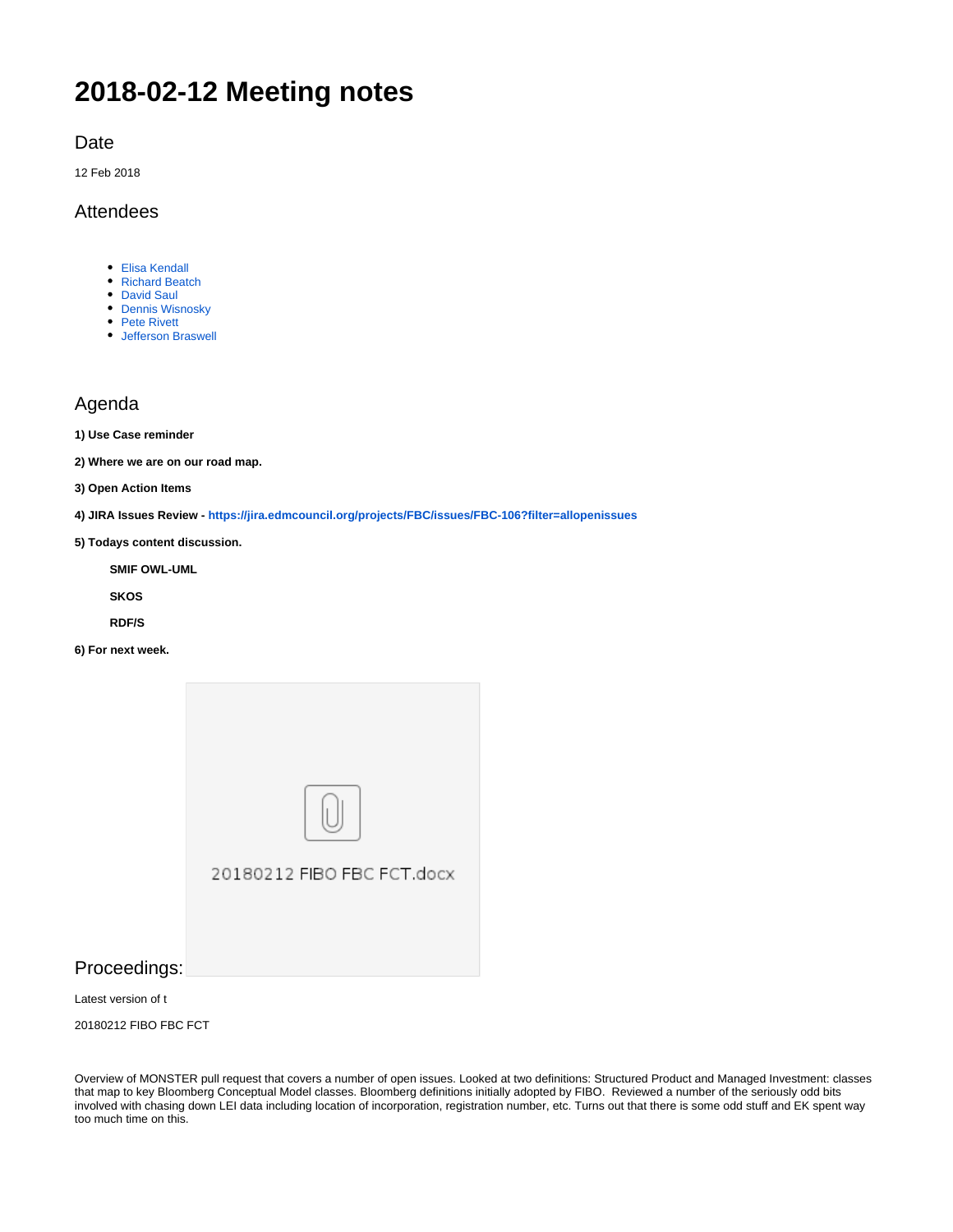Reviewed DebtPerspectives--trying to figure out what it means and why it is here. Conclusion: this should either go away or go to FND. Plan: set up handoff meeting with MB to get into FND.

PR to JB What is the plan to make Legal Forms list more complete? JB The goal was to get something out. The Entity Legal Form table is intended to be continuously up dated. PR It has many gaps. Some states covered. No country coverage. Jeff is happy to take input from the FIBO team and pass on too GLEIF. PR No CA, no Delaware. Only 6 states covered. JB There are issues with reverifying input. JB will ask Ricco about this.

JB to PR Thanks for highlighting these problems. Will research and get back in a week or so.

PR Some of the Terms on the form look more like classifications, not really forms at all and there are typos. JB Thanks Pete.

Some of the ways that ELF code list is assembled because other countries look at this differently. JB Don't worry that this is final. Will also look at the proper channel for feedback.

PR to EK Does CA have a definitive list. Yes.

JB Nevada has a different way. Practice varies state to state.

Elisa Kendall. <http://bpd.cdn.sos.ca.gov/bizfile/bizfile-brochure-10182017.pdf>

PR Some of this also looks strange. Brochure seems to not be the definitive list of legal names. JB After the type of corporation is declared, then the legal name could be different. JB the level above the Legal Form, i.e. the name of the organization is not in the purview of the GLEIF.

PR will do some more analysis and share with the Team.

JB There were 14,000 LEIs issued before JB and others wrote a paper saying that an 18 digit random number for LEIs did not make sense. It was not intended to look at the LEI and see who issued it. The LEIs are transferred between LOUs. Can't look at the LEI and figure out the LOU. JB all random numbers before Oct 30 2012. This could help PR.

JB the golden copy of the consolidated LEI database about to be released.